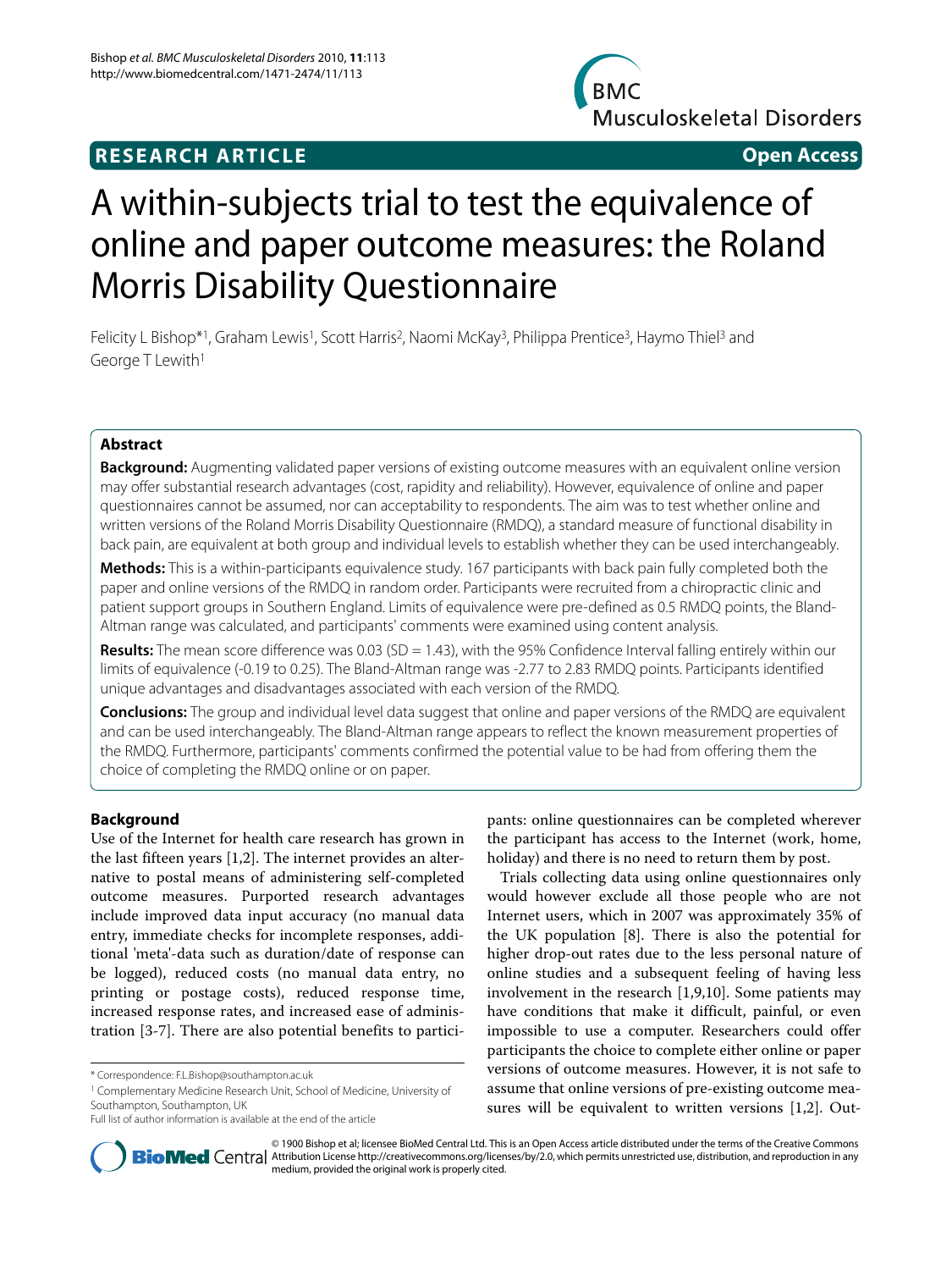come measures may have different psychometric properties when transferred online and may obtain systematically different responses compared to paper versions. Researchers recommend first testing the online method against its written counterpart and some have documented systematic differences between online and written versions of questionnaires [[1\]](#page-5-0) while others demonstrate equivalence [[4,](#page-5-3)[6](#page-5-4)[,11](#page-6-4)].

Back pain is a significant epidemiological and economic problem in the UK and further research is needed to establish the most appropriate, cost effective treatments for back pain [\[12\]](#page-6-5). Such studies require the use of responsive outcome measures in order to increase the likelihood that true treatment effects will be detected [\[13\]](#page-6-6). The Roland Morris Disability Questionnaire (RMDQ) is one of the most well-validated back-pain specific measures of functional status and is widely used as an outcome measure in clinical trials [[15](#page-6-7),[16](#page-6-8)]. It has been recommended for use as an International Standard questionnaire in back pain research and was used as a main outcome measure in the United Kingdom back pain exercise and manipulation (UK BEAM) trial [\[15](#page-6-7),[17](#page-6-9),[18](#page-6-10)]. We could not identify any studies evaluating the equivalence of online and paper versions of the RMDQ. Therefore, we aimed to develop an online version of the RMDQ and to test its equivalence against the paper version. In doing so, we hoped to provide an evidence-base for future trials concerning patient-centred, efficient procedures for measuring outcomes. We hypothesised that the two versions would be equivalent, and our objectives were to assess:

1. The equivalence of total scores between online and paper versions of the RMDQ,

2. The equivalence of missing data rates, and

3. Participants' perceptions of completing each version.

## **Methods**

#### **Design**

We used a within-subjects equivalence design, in which all participants completed both versions of the RMDQ on the same day.

#### **Participants and Procedure**

Participants were recruited between January 2008 and April 2009 from a local chiropractic clinic and patient support groups (we advertised the study to people with back pain through BackCare and the National Ankylosing Spondylitis Society, both of which provide information and support to people with back pain). Eligible individuals had to have back pain (scoring  $\geq 1$  on the RMDQ), be able to access the Internet, and be at least 18 years old. After giving informed consent, participants were given a study pack containing a participant number and instructions as to which RMDQ to complete first, a paper

RMDQ, instructions for completing the online RMDQ, and an additional question sheet. Order of completion was randomised using participant number -- before putting together the study packs, the complete list of participant numbers was randomised to receive instructions to complete either the online or the paper RMDQ first. This randomisation was balanced --for each group of 10 participant numbers, five were randomised to complete the online RMDQ first and five were randomised to complete the paper RMDQ first. Participants were instructed to complete both versions of the questionnaire on the same day to ensure the same underlying back pain disability when completing each version (the RMDQ asks respondents to 'think about yourself today' when answering). A laptop computer was available at the clinic for participants to use to complete the online version (but participants were free to complete either one or both versions elsewhere if they wanted to).

#### **Questionnaire Measures**

## **The RMDQ**

We used the original 24-item paper version of the RMDQ [[13\]](#page-6-6) with the response options (Yes/No instead of just Yes) used by Patrick et al. [\[14](#page-6-11)]. The online version was developed using online questionnaire software (Psychosurvey) provided by the School of Psychology, University of Southampton. It was designed to mimic the format of the paper version: answers were given by selecting either a 'yes' or 'no' radio button and all questions were displayed on one page. The instructions were repeated after question 12 so they remained visible throughout. For both versions, answering Yes to a question scores 1, answering no scores 0. Items are summed to give a total score (range 0 to 24), where 24 represents the maximum disability score.

#### **Additional Questions**

We collected standard socio-demographic data and information about the history of participants' back pain. Participants provided written responses to four open-ended questions concerning their perceptions of the advantages and disadvantages of each version of the RMDQ.

#### **Data Analyses**

Online RMDQ scores were automatically entered into an Excel file and then transferred into SPSS (Version 16.0). Data from the paper questionnaires were entered manually. The equivalence of online and paper RMDQs was tested regarding (1) mean total score difference (2) within-subject score differences and (3) differences in responses to individual questions. These analyses thus took into account (1) individual respondents' score differences and (2) differences in responses to individual questions. Even if mean scores on two versions of an outcome measure are identical, individual respondents may have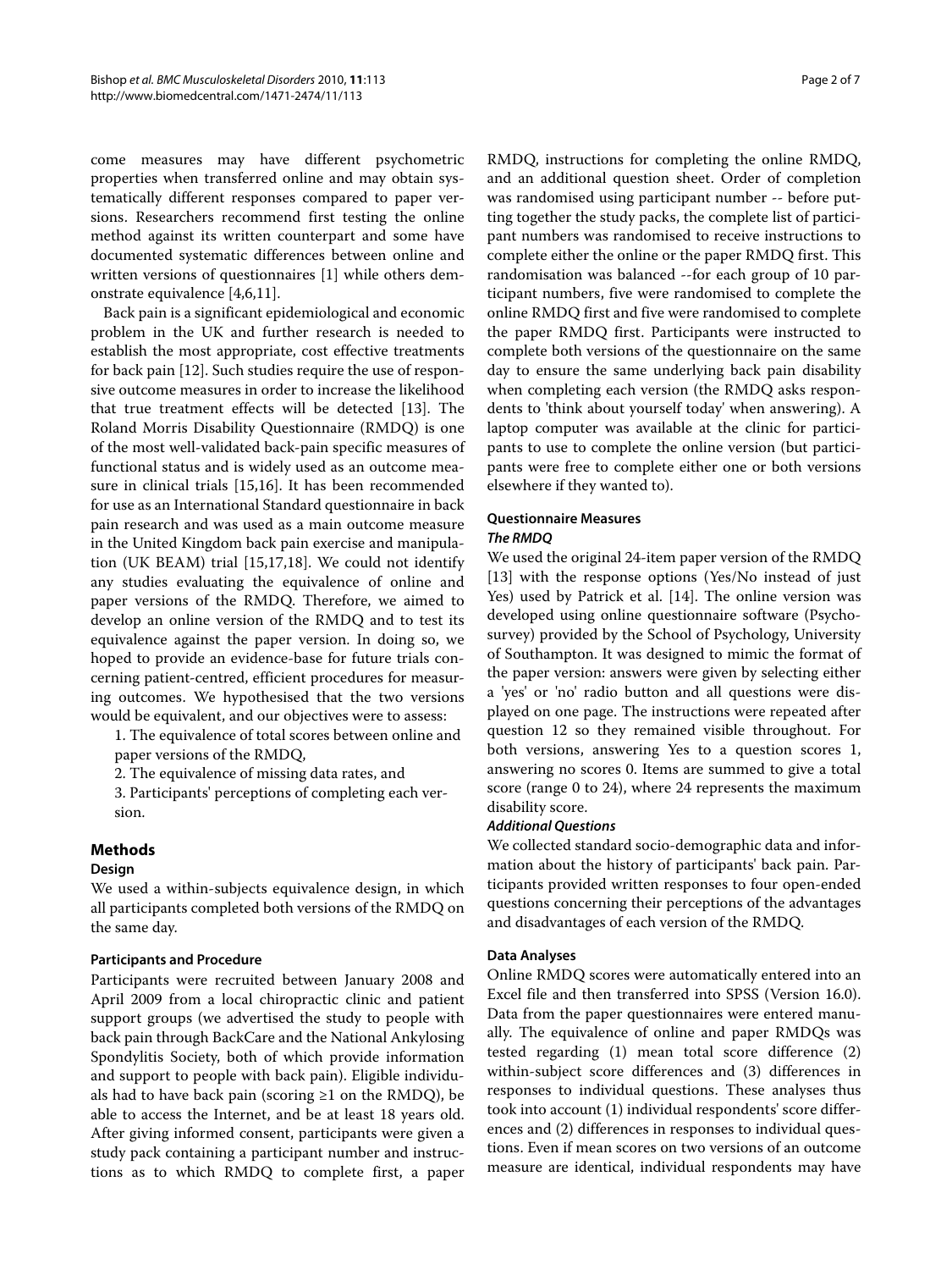large score differences and/or there could be differences on individual items.

#### **Analysis of mean score difference**

Difference scores were calculated for each participant (difference d = paper RMDQ total score - online RMDQ total score), and shown graphically to approximately follow a Normal distribution. A paired t-test was used to calculate the mean score difference and the associated 95% confidence interval. An Analysis of Variance (ANOVA) model was used with treatment, period and patient effects to account for any differences due to the order of completing the online and paper RMDQs.

To test the hypothesis that the RMDQs were equivalent, a limit of equivalence was defined, i.e. a value for the mean score difference that needed to be exceeded to determine that the two RMDQs were not equivalent. The limit of equivalence is a somewhat arbitrary value that we set at 0.5, to provide a strict test of the equivalence of the two RMDQs: a mean score difference of up to 0.5 cannot be rounded up to a whole RMDQ point. If the entire 95% confidence interval for the mean difference falls between -0.5 and +0.5 then we can be confident that the true difference was no greater than 0.5 in either direction, which is strong evidence of equivalence given the scoring system of the RMDQ. Our sample size calculation showed that 156 participants were required to have 80% power to detect (at a 5% significance level) a mean score difference of 0.1 (assuming standard deviation = 2).

#### **Exploratory analysis of individuals' score differences**

The Bland and Altman range (illustrated on Bland-Altman plots) was used to indicate the extent to which scores on the online RMDQ are likely to differ from scores on the paper RMDQ for individual participants [[19\]](#page-6-12). This range is the difference between the lower and upper limits of agreement, where limit of agreement = mean difference ± two standard deviations of the difference. In the Bland and Altman plot, individual participants' score differences were plotted against their mean score, illustrating individual score differences and the effect of the mean score on the score difference.

# **Sensitivity Analysis**

We repeated our analyses of mean and individual score differences excluding participants scoring less than 5 on either or both versions of the RMDQ (i.e. participants with scores falling within the typical measurement error of the RMDQ [\[20](#page-6-13)]).

#### **Analysis of responses to open-ended questions**

Responses to the open-ended questions were entered into MS Word and subjected to a simple content analysis [[21](#page-6-14)] in which all individual statements were categorised as being positive or negative comments about the online RMDQ or the paper RMDQ, or neutral comments. Similar comments were grouped together inductively within these overarching categories.

# **Results**

# **Participants**

Questionnaires were received from 183 participants. Sixteen were excluded (4 did not have back pain, 11 only completed one version of the RMDQ and 1 answered less than 50% of questions on one version), giving a final sample of 167. Order of completion could not be confirmed for 8 participants and so for the adjusted ANOVA that includes a period effect the sample size is further reduced to 159. Due to an administrative oversight some background data were not collected for 52 participants. The characteristics of participants are shown in Table [1](#page-3-0). Participants who completed the online RMDQ before the paper version had similar characteristics to those who completed the paper version first.

#### **Missing Data**

There were 15 missing responses on the online RMDQ (equivalent to .004% of items) and 3 on the paper RMDQ (.0007%); they were not concentrated on any one item. Cases with missing data were excluded from the following analyses.

#### **Mean Score Differences**

The mean score difference between the paper and online RMDQ was  $0.03$  (SD = 1.43). The 95% confidence interval around this mean difference ranged from -0.19 to 0.25. This falls within our predefined acceptable limit of equivalence  $(+/- 0.5)$ . The analysis adjusting for a difference in period also falls well within the preset limits of equivalence (Table 2). Thus the mean total scores on the paper and online RMDQ are equivalent.

#### **Individual-level Score Differences**

The Bland-Altman graph plots individual participants' difference scores against their mean total scores (Figure [1\)](#page-4-0). The Bland-Altman range is -2.77 to 2.83, and the plot shows that there is no obvious relationship between the score difference and the mean score. The intra-class correlation coefficient (2-way mixed model for absolute agreement) for online and paper RMDQs is 0.965 (95% CI: 0.953 to 0.974) which shows a very good inter method reliability.

## **Sensitivity Analysis**

Excluding all cases with scores below 5 on either RMDQ did not meaningfully alter our findings. The mean score difference increased slightly  $(0.11, SD = 1.41)$  but the 95% confidence interval remained acceptable (-0.17 to 0.38); the Bland-Altman range shifted slightly to -2.65 to 2.86.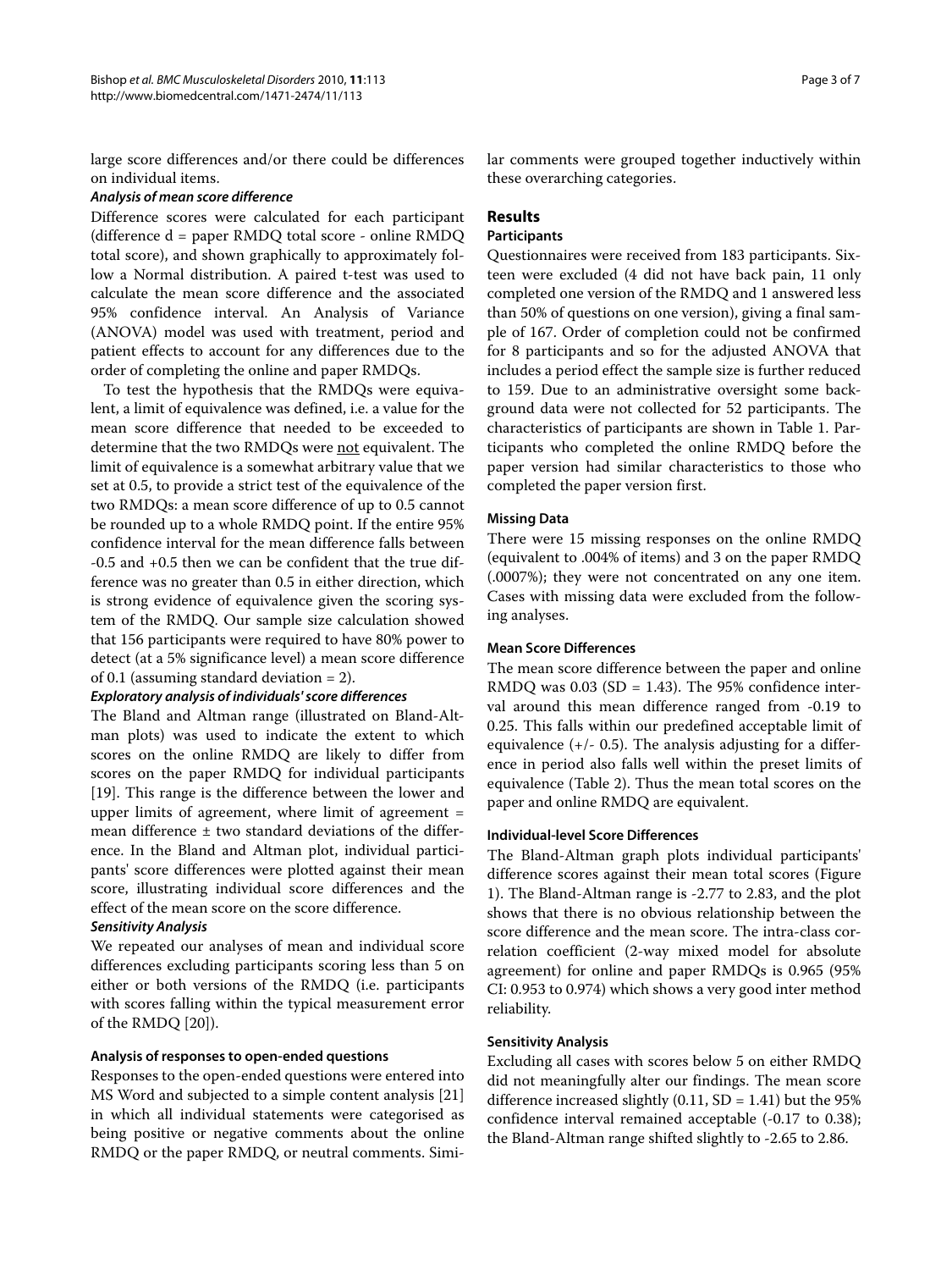|                                 | <b>Whole sample</b><br>$(n = 167)$ | <b>Online then paper</b><br>$(n = 76)a$ | Paper then online<br>$(n = 83)$ |
|---------------------------------|------------------------------------|-----------------------------------------|---------------------------------|
| Gender                          |                                    |                                         |                                 |
| Male                            | 60 (35.9%)                         | 23 (30.3%)                              | 35 (42.2%)                      |
| Female                          | 90 (53.9%)                         | 43 (56.6%)                              | 42 (50.6%)                      |
| Missing data                    | 17 (10.2%)                         | 10 (13.2%)                              | $6(7.2\%)$                      |
| <u>Age</u>                      |                                    |                                         |                                 |
| Mean<br>Range                   | 46.28<br>18 to 78                  | 44.79<br>19 to 74                       | 46.66<br>18 to 78               |
| Missing data (n, %)             | 48 (28.7%)                         | 19 (25%)                                | 27 (32.5%)                      |
| Duration of back pain (yrs)     |                                    |                                         |                                 |
| Mean<br>Range                   | 9.25<br>0.02 to 50                 | 8.68<br>0.04 to 40                      | 9.36<br>0.02 to 37              |
| Missing data (n, %)             | 49 (29.3%)                         | 20 (26.3%)                              | 27 (32.5%)                      |
| <b>Employment status</b>        |                                    |                                         |                                 |
| Unemployed                      | $1(0.6\%)$                         | 1(1.3%)                                 | $0(0.0\%)$                      |
| Retired                         | 24 (14.4%)                         | 10 (13.2%)                              | 12 (14.5%)                      |
| Employed                        | 66 (39.5%)                         | 30 (39.5%)                              | 32 (38.6%)                      |
| In education                    | 16 (9.6%)                          | 9(11.8%)                                | $7(8.4\%)$                      |
| Unable to work due to back pain | $1(0.6\%)$                         | $0(0.0\%)$                              | $1(1.2\%)$                      |
| Other                           | $7(4.2\%)$                         | $3(3.9\%)$                              | 4 (4.8%)                        |
| Missing data (n, %)             | 52 (31.1%)                         | 23 (30.3%)                              | 27 (32.5%)                      |

# <span id="page-3-0"></span>**Table 1: Clinical and Demographic Characteristics of Participants.**

a 8 participants did not confirm the order in which they completed the questionnaires and so are excluded from order of completion analyses.

#### **Participants' Comments**

Typical examples of comments are shown in Table 3. Participants made slightly more positive comments about the online RMDQ than about the paper RMDQ (61 versus 53). They most commonly reported that the online RMDQ was easy (17 comments) and quick (19 comments) to complete. However, participants also found the paper version easy (16 comments) and quick to complete (9 comments). Some unique positive features of the online RMDQ were reported, namely being able to change answers easily, finding it easier to submit responses (at the press of a button rather than via a post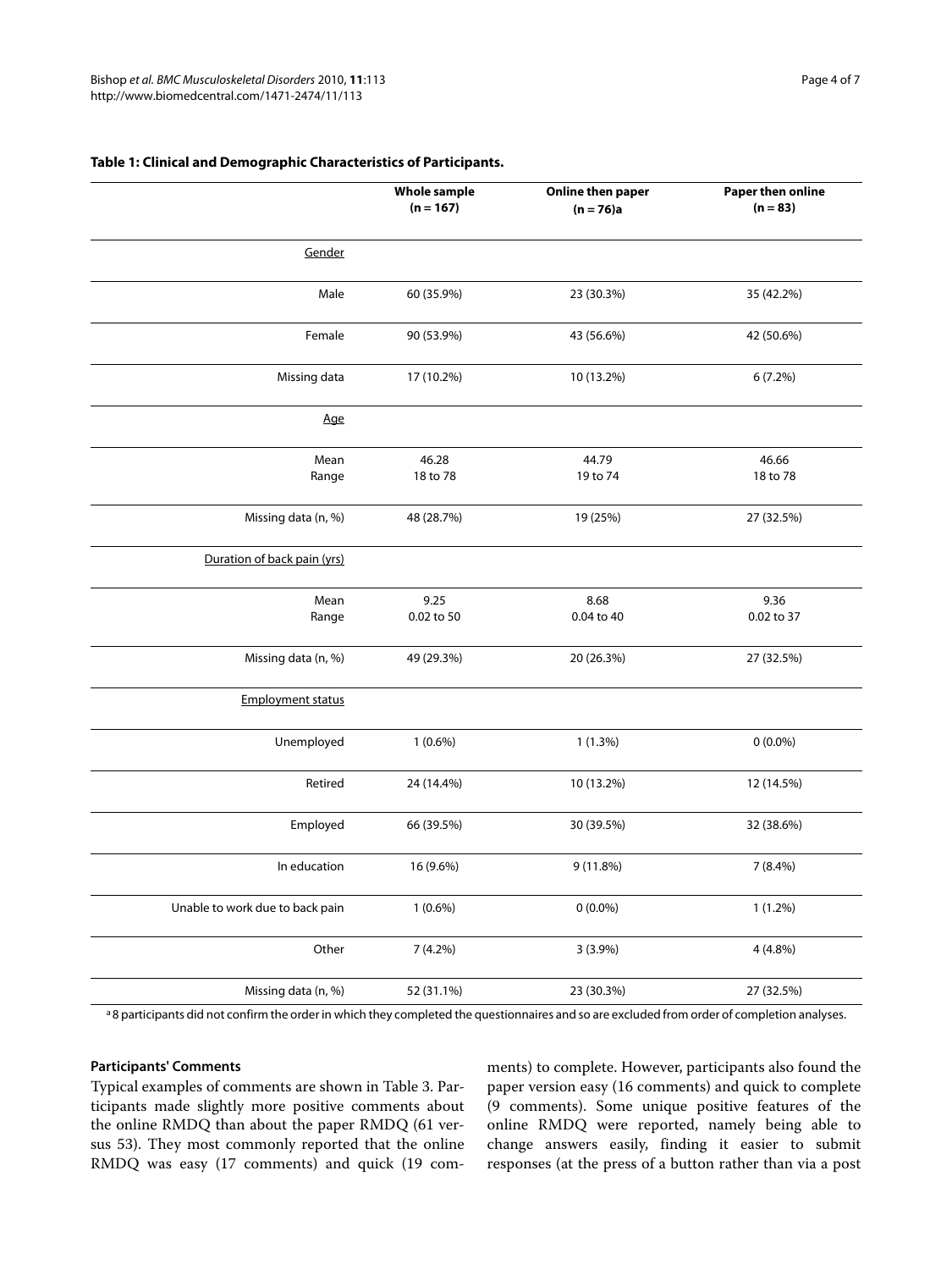|                            | <b>Online RMDQ</b> | Paper RMDQ     | <b>Mean Difference</b><br>(95% CI) | <b>Adjusted Mean</b><br><b>Difference</b><br>(95% CI) | <b>Bland Altman 95%</b><br>range of agreement |
|----------------------------|--------------------|----------------|------------------------------------|-------------------------------------------------------|-----------------------------------------------|
| <b>Full dataset</b>        | 7.52<br>(5.43)     | 7.55<br>(5.21) | 0.03<br>$(-0.19 \text{ to } 0.25)$ | $-0.04$<br>$(-0.26 \text{ to } 0.18)$                 | -2.77 to 2.83                                 |
| Online first<br>$(n = 76)$ | 7.34<br>(5.14)     | 6.97<br>(5.24) |                                    |                                                       |                                               |
| Paper first<br>$(n = 83)$  | 7.46<br>(5.72)     | 7.75<br>(5.06) |                                    |                                                       |                                               |

#### **Table 2: Mean (SD) scores on the RMDQs, mean difference, adjusted mean difference and 95% range of agreement.**

box), and seeing it as more environmentally friendly than the paper version. Unique positive features of the paper RMDQ included being able to see the whole questionnaire at once, and being more familiar with the modality. Both versions were described as physically painful to complete by small numbers of different participants who, for example, found it painful to walk to a post box or to sit at a desk and use a computer. Participants made more negative comments about the online RMDQ than they did about the paper RMDQ (34 versus 17). Negative features unique to the online RMDQ were predominantly related to difficulties using the laptop (15 comments), but also included disliking the layout (5 comments), finding it impersonal (2 comments) or generally disliking computers (3 comments), and finding it painful to use a computer (1 comment). Negative features of the paper version included: seeing it as not environmentally friendly (3 comments), finding it physically painful to complete (2 comments) or post back (1 comment), having to turn the page over (3 comments), finding it difficult to change answers (1 comment). A further 13 comments expressed

<span id="page-4-0"></span>

neutrality concerning the different versions of the RMDQ.

## **Discussion**

Our group-level data suggests that mean group scores on the online and paper versions of the RMDQ are equivalent. The 95% Confidence Intervals for the raw mean score and the adjusted mean score difference were both well within our pre-defined limits of equivalence. While there were slightly more missing data points on the online RMDQ than the paper RMDQ the proportion of missing data was very low for both versions, and it would be possible to programme future online versions of the RMDQ to prevent people submitting a questionnaire containing missing data (although such an approach might result in fewer respondents overall). According to our content analysis of responses to open-ended questions, participants were able to identify unique positive and negative features of each version of the RMDQ. They also, in similar numbers, found each version easier and quicker than the other, and a very small number reported finding it physically painful to complete one version or the other. These findings support the value of offering research participants a choice of modality in completing outcome measures. Doing so might enhance patients' experiences of taking part in research and reduce the burden of participation.

Our Bland-Altman analysis suggested that in 95% of individuals who complete the two versions of the RMDQ, total score differences can be expected to be as great as approximately plus or minus three RMDQ points. While this appears to be a substantial difference, it is consistent with the known measurement properties of the RMDQ. The minimum level of detectable change for the RMDQ (i.e. the observable change deemed necessary to be distinguishable from measurement error) is 5 points [\[20\]](#page-6-13). The Bland-Altman range identified in our study is thus likely to represent this inherent level of variability (measurement error) in the RMDQ rather than any additional sys-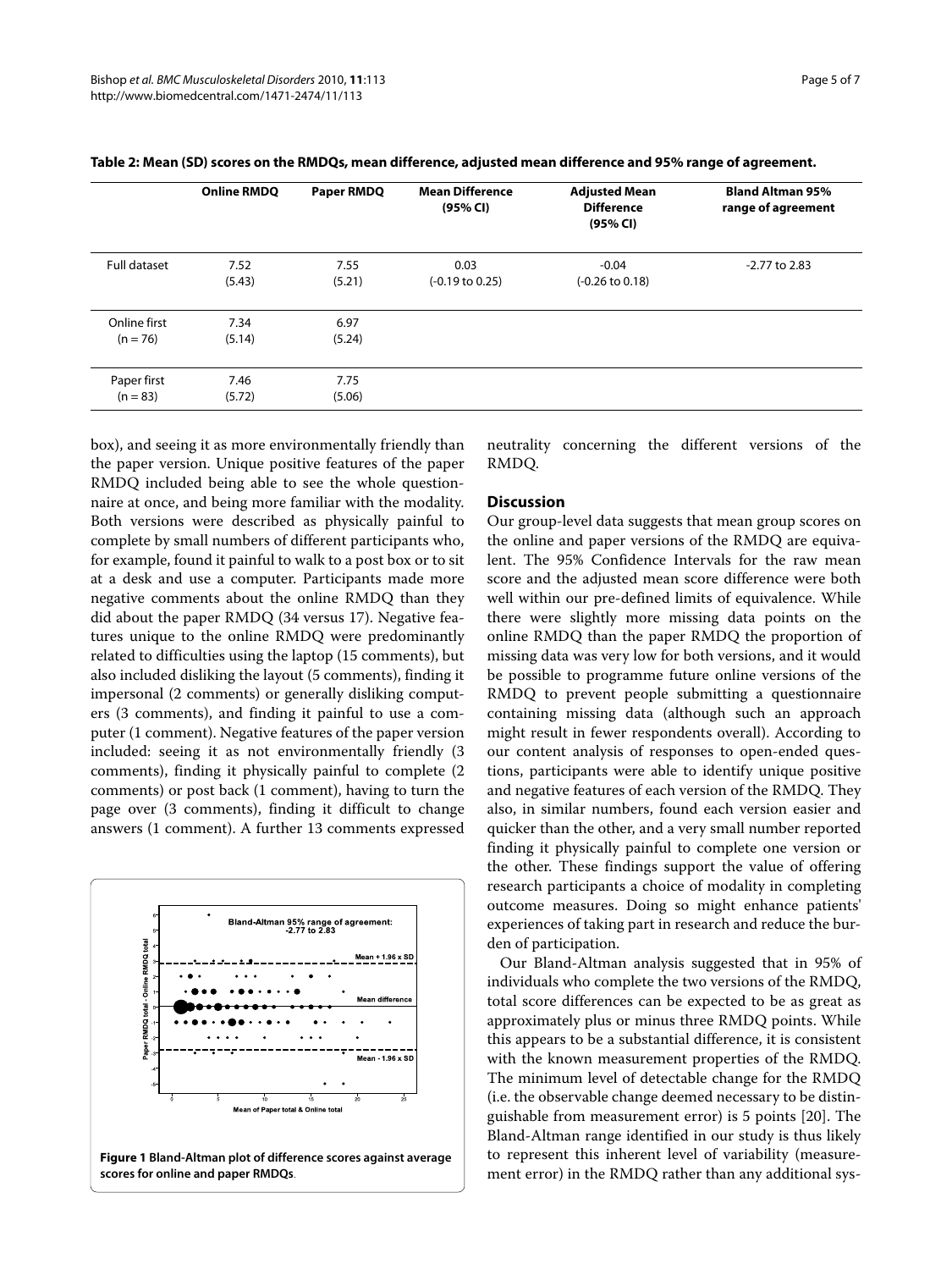|                   | <b>Online RMDQ</b>                                                                                                                                                           | <b>Paper RMDQ</b>                                                                                |  |
|-------------------|------------------------------------------------------------------------------------------------------------------------------------------------------------------------------|--------------------------------------------------------------------------------------------------|--|
| Positive features | "Much easier to change an answer after further<br>consideration if necessary"<br>"Saves paper"<br>"Saves walking to mailbox which can be a problem due<br>to back pain."     | "Knew what to expect"<br>"Can see full overview of questions"                                    |  |
| Negative features | "Sometimes navigating with the mouse was not always<br>easy, i.e. clicking in the yes/no boxes"<br>"Not keen on using computers"<br>"I am not a great fan of working online" | "Difficult to change things if you filled in the wrong<br>box"<br>"Not environmentally friendly" |  |

## **Table 3: Typical comments from participants.**

tematic difference between online and paper versions. Equivalence between online and paper versions of established questionnaires is emerging as a common finding in the literature [[22](#page-6-15)] and our results are consistent with this trend.

Our methodology is limited in some respects. Our findings could be an artefact of our crossover design; participants could have remembered their responses to the first version when completing the second version of the RMDQ. If this occurred then it would have contributed to the consistency we found across online and paper versions. We would recommend future cross-over studies recruit from a known stable population to enable a longer gap between the completion of online and paper questionnaires. Our crossover design enabled us to investigate individual-level equivalence. However, a parallel groups design (randomising participants to complete either the written or the Internet version) would offer a valuable complement, in that using a large, representative sample would control for both known and unknown confounders and eliminate the possible bias due to memory. We recommend that such a study is undertaken to strengthen the evidence base in this area. Further limitations that we acknowledge here and which should be overcome in future research include our lack of control over or monitoring of the time gap between completions of the two versions of the questionnaire, and our lack of independent verification of the order of completion of the two versions of the questionnaire.

## **Conclusions**

This study provides initial evidence that an online version of the RMDQ is equivalent to its paper counterpart, and research participants would appear to value being given the choice of which version to complete. Therefore it should be possible to use the two versions interchangeably to benefit from the research advantages of online administration and to enhance participants' experiences

of research. A large scale randomised study is needed to confirm these preliminary conclusions.

#### **Competing interests**

The authors declare that they have no competing interests.

#### **Authors' contributions**

FLB, GL, and GTL conceived of the study. FLB, GL, GTL, NM, PP, and HT participated in its design and coordination. FLB and SH performed the statistical analysis. All authors helped draft the manuscript and read and approved the final version.

#### **Acknowledgements**

This work was supported by a grant from the Southampton Complementary Medicine Research Trust and the Anglo-European College of Chiropractic Research Subvention Fund. Dr Bishop is funded by a Career Development Fellowship from the Arthritis Research Campaign (grant number 18099). Professor Lewith's post is funded by a grant from the Rufford Maurice Laing Foundation. The authors would like to thank everyone who took part in this study and all who facilitated the recruitment process. The funders had no role in study design, in the collection, analysis and interpretation of data, in the writing of the manuscript, or in the decision to submit the manuscript for publication.

#### **Author Details**

1Complementary Medicine Research Unit, School of Medicine, University of Southampton, Southampton, UK, 2School of Medicine, University of Southampton, Southampton, UK and 3Anglo-European College of Chiropractic, Bournemouth, UK

#### Received: 15 December 2009 Accepted: 8 June 2010 Published: 8 June 2010

#### **References**

- <span id="page-5-0"></span>1. Murray E: Using the internet for research: results at a keystroke**.** Br J Gen Pract 2007, 57:939-940.
- <span id="page-5-1"></span>2. Buchanan T, Heffernan T, Ling J, Parrott A, Rodgers J, Scholey A: Nonequivalence of on-line and paper-and-pencil psychological test: the case of the prospective memory questionnaire**[.](http://www.ncbi.nlm.nih.gov/entrez/query.fcgi?cmd=Retrieve&db=PubMed&dopt=Abstract&list_uids=16097355)** Behav Res Methods 2005, 37:148-154.
- <span id="page-5-2"></span>3. Gosling SD, Vazire S, Srivastava S, John OP: Should We Trust Web-Based Studies: A Comparative Analysis of Six Preconceptions About Internet Questionnaires**.** Am Psychol 2004, 59:93-104.
- <span id="page-5-3"></span>4. Raat H, Mangunkusumo RT, Moghangoo AD, Juniper EF: Internet and written respiratory questionnaires yield equivalent results for adolescents**.** Pediatr Pulmonol 2007, 42:357-361.
- 5. Leece P, Bhandari M, Sprague S, Swiontkowski MF, Schemitsch EH, Tornetta P, Devereaux PJ, Guyatt GH: Internet versus mailed questionnaires: a controlled comparison (2)**.** J Med Internet Res 2004, 29:(6):e39.
- <span id="page-5-4"></span>6. Mangunkusumo RT, Moorman PW, Van Den Berg-De Ruiter AE, Ven Der Lei J, De Koning HJ, Raat H: Internet-administered adolescent health